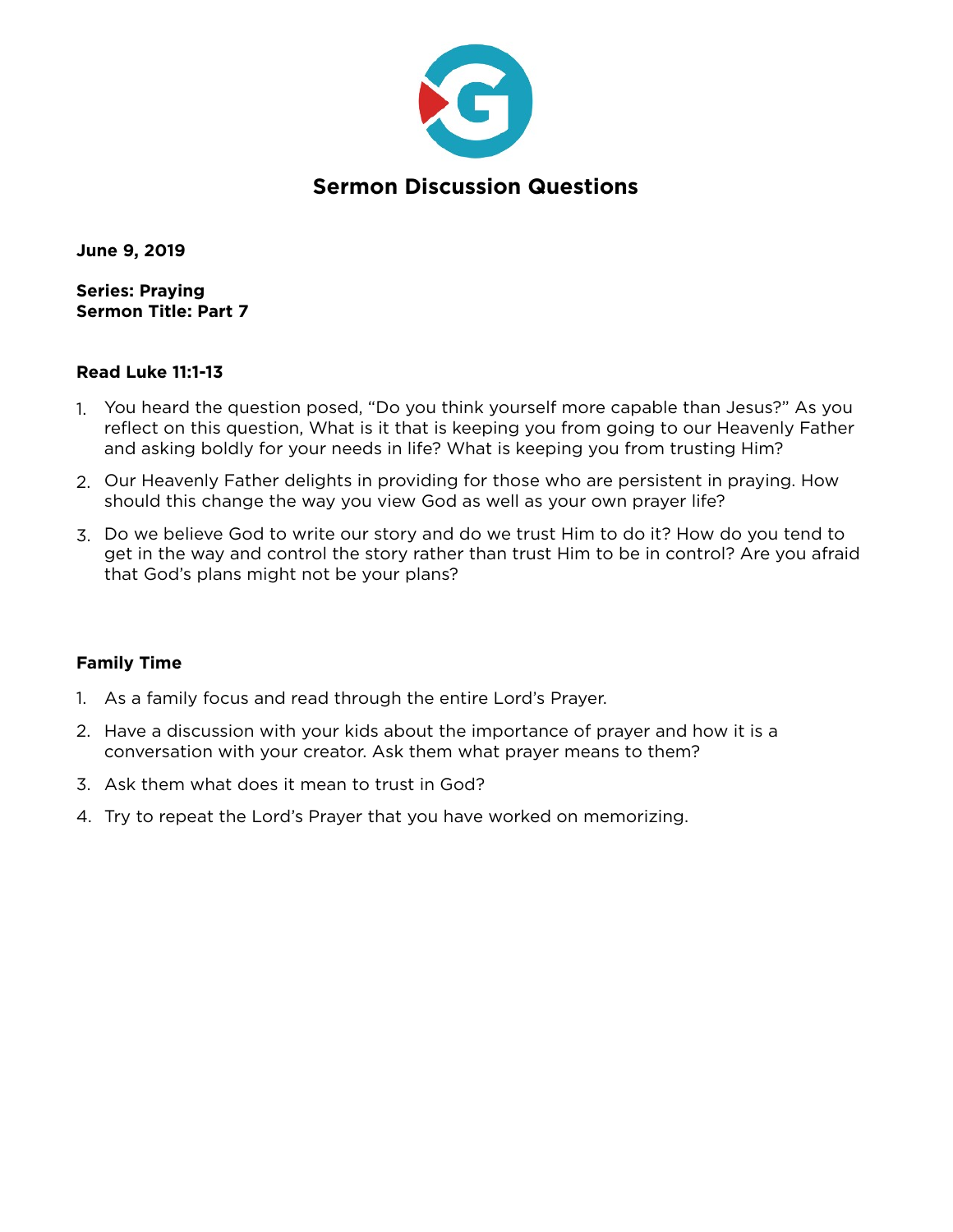

# **Sermon Discussion Questions**

**June 2, 2019** 

**Series: Praying Sermon Title: Part 6** 

#### **Read Matthew 6:12-15**

- 1. What does true confession look like? When we carry our sins, what emotions are often associated with unconfessed sin? Is there any unconfessed sins in your life that you need to take before the Father, in order to receive His forgiveness (further reading I John 1:8-9)
- 2. You heard it said that "We have a natural inclination to be self-centered and independent of God." As you think about your self-centeredness, how does that often lead you into temptation, and furthermore, how does that affect your actions? What are some of the temptations that Satan uses to push you away and distract you from our Heavenly Father?
- 3. Temptation can always be seen as a testing of our faith, so how can we have a perspective change to view the temptation or trial not as a destruction of our souls but rather a building up and growing of our faith? Shift from asking why and ask now what?

Pray through these 3 Truths

- 1. Our Father lovingly leads us to growth and blessing.
- 2. Our natural inclination is to be self-centered and independent of God
- 3. No temptation or trial is greater than the promises, presence, and power of God.

## **Family Time**

#### **Read Matthew 6:12-15**

- 1. As a family focus on Verse 13, "And lead us not into temptation, but deliver us from evil."
- 2. Have a discussion with your kids about the temptations that they face on a daily basis. Ask them the current temptations they are facing in their life right now? Explain how God can give you the power to overcome any temptation that they face.
- 3. Throughout the series we encourage you to memorize the Lords prayer with your child. Spend some time working on this section with your kids.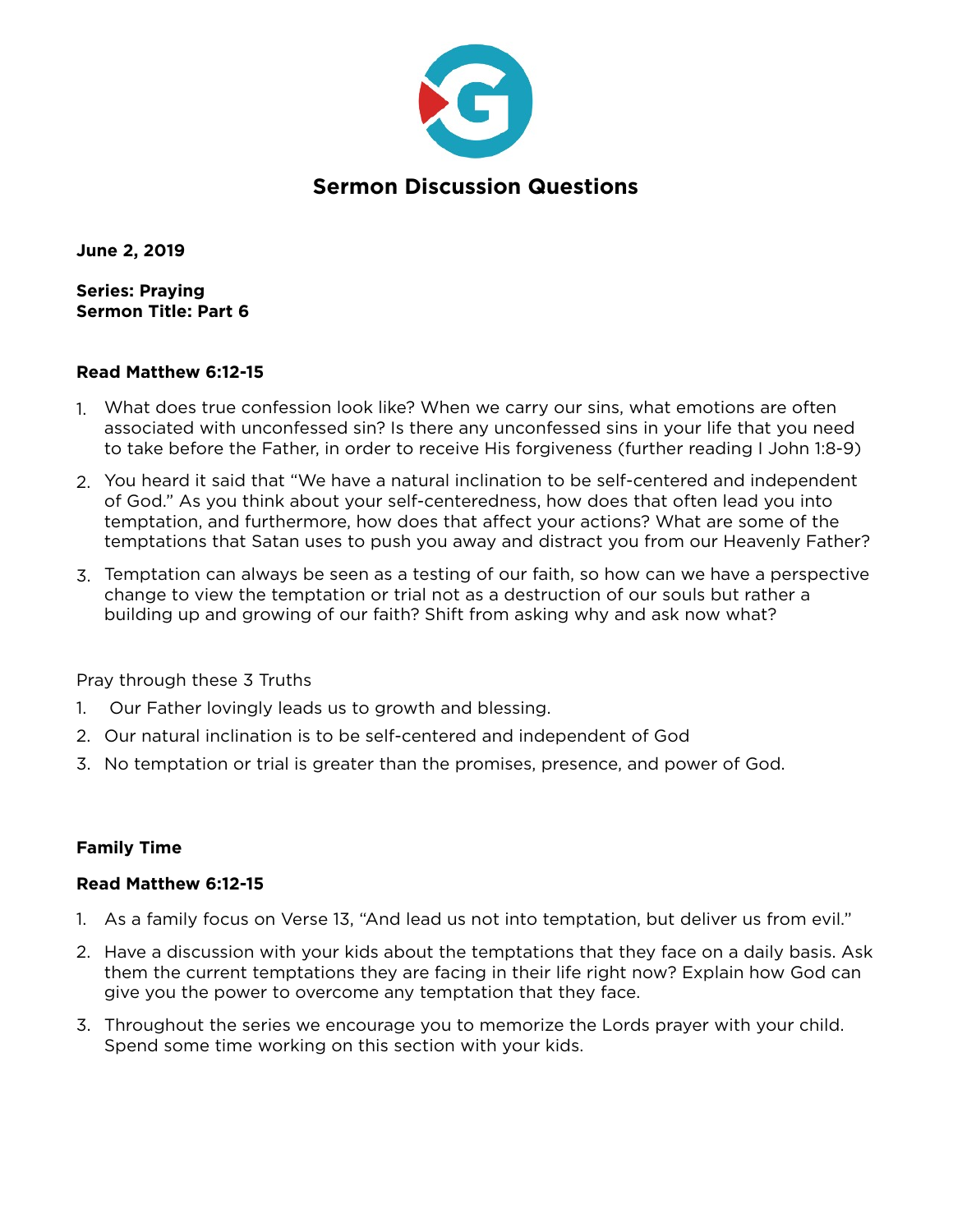

**May 26, 2019** 

**Series: Praying Sermon Title: Part 5** 

#### **Read Matthew 6:12-15**

- 1. What does true confession look like? When we carry our sins, what emotions are often associated with unconfessed sin? Is there any unconfessed sins in your life that you need to take before the Father, in order to receive His forgiveness (further reading I John 1:8-9)
- 2. The statement was made that "true inward confession always has outward fruit". Think of a time that you have truly confessed sin in your life. What were some of the outward changes that were evident? How did those changes affect you personally and affect those around you?
- 3. We were reminded that forgiving those who have hurt us deeply can seem impossible in our own strength. Are there people in your life that you need God's strength to help you take steps toward forgiving? What would these steps look like? As you reflect on the debt that God has forgiven you, how does this encourage or motivate you to forgive others?
- 4. This has been a series on the power and privilege of prayer. Spend some time this week in prayer, asking God to search your heart and reveal any unconfessed sin and hurt from past relationships that would require His strength as we confess and move toward forgiveness.

#### **Family Time**

#### **Read Matthew 6:12-15**

- 1. As a family focus on verse 12, "And forgive us our debts, as we also have forgiven our debtors."
- 2. Have a discussion with your kids about what sin is, how it affects our lives and our relationships. Why is it important to confess our sin? Remind them that when we love someone we should be quick to forgive. Our Father loves us and is standing reading to forgive us for our sins.
- 3. Throughout the series we encourage you to memorize the Lords prayer with your child. Spend some time working on this section with your kids.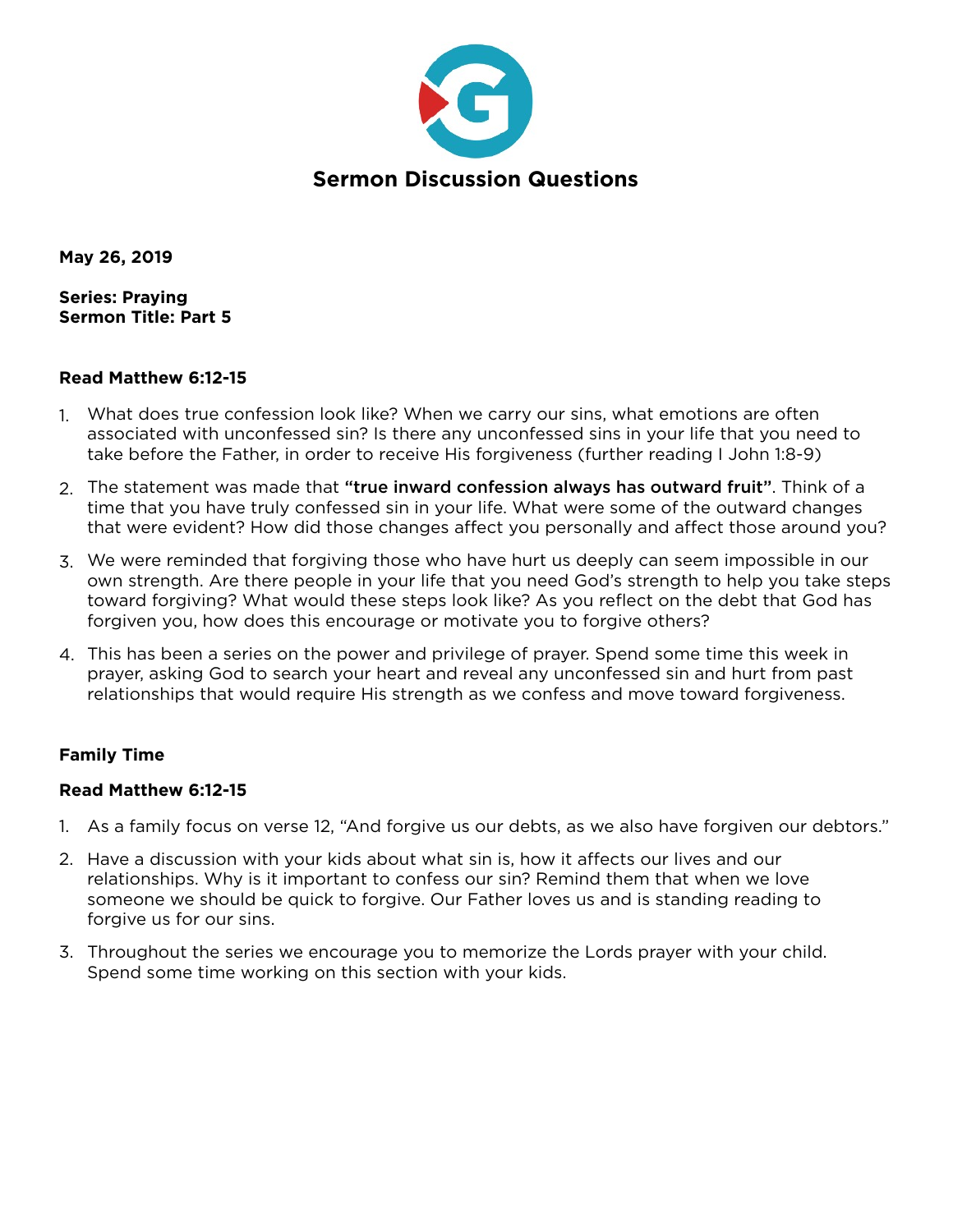

**May 19, 2019** 

**Series: Praying Sermon Title: Part 4** 

## **Read Lord's Prayer (Matthew 6:9-13) and Matthew 6:25-34**

- 1. We were reminded and can be encouraged that it is okay to have needs and to bring those needs before our Heavenly Father in prayer. "Our daily bread" represents these needs. What needs in your life do you currently face that are causing you to feel worried or overwhelmed?
- 2. You heard it said, "don't you want life to be about more than our needs?" In order for us to move beyond these basic needs we must first acknowledge that the Father has promised to meet these daily needs. What would it look like for you to acknowledge the Father in these areas and what confidence does this bring to you knowing that the Father is willing and able to meet your needs?
- 3. We have learned throughout the series that ordering our prayers to the model given to us by Jesus helps us to seek His heart before we seek his hands. Spend some time in prayer really focusing and meditating on the Father's character (seen in Hexagon). Reflect on some different attributes of the Father. (Love, Sovereignty, Grace, Providence, Faithfulness, etc…) How does this help you trust Him more in light of your current needs

## **Family Time**

#### **Read Matthew 6:9-13**

- 1. As a family focus on verse 11, "give us this day our daily bread."
- 2. Have a discussion with your kids about the daily basic needs that they may have, for example food, clothing, and shelter. Ask them, "How do our daily needs get met?" More than likely your kids will say something about how their parents or guardians provide their needs. Take this opportunity to help your kids understand that ultimately everything we have comes from God. You can point to how God has given you the strength to work, knowledge to do your job, provide the opportunity to work, etc.
- 3. Throughout the series we encourage you to memorize the Lords prayer with your child. Spend some time working on this section with your kids.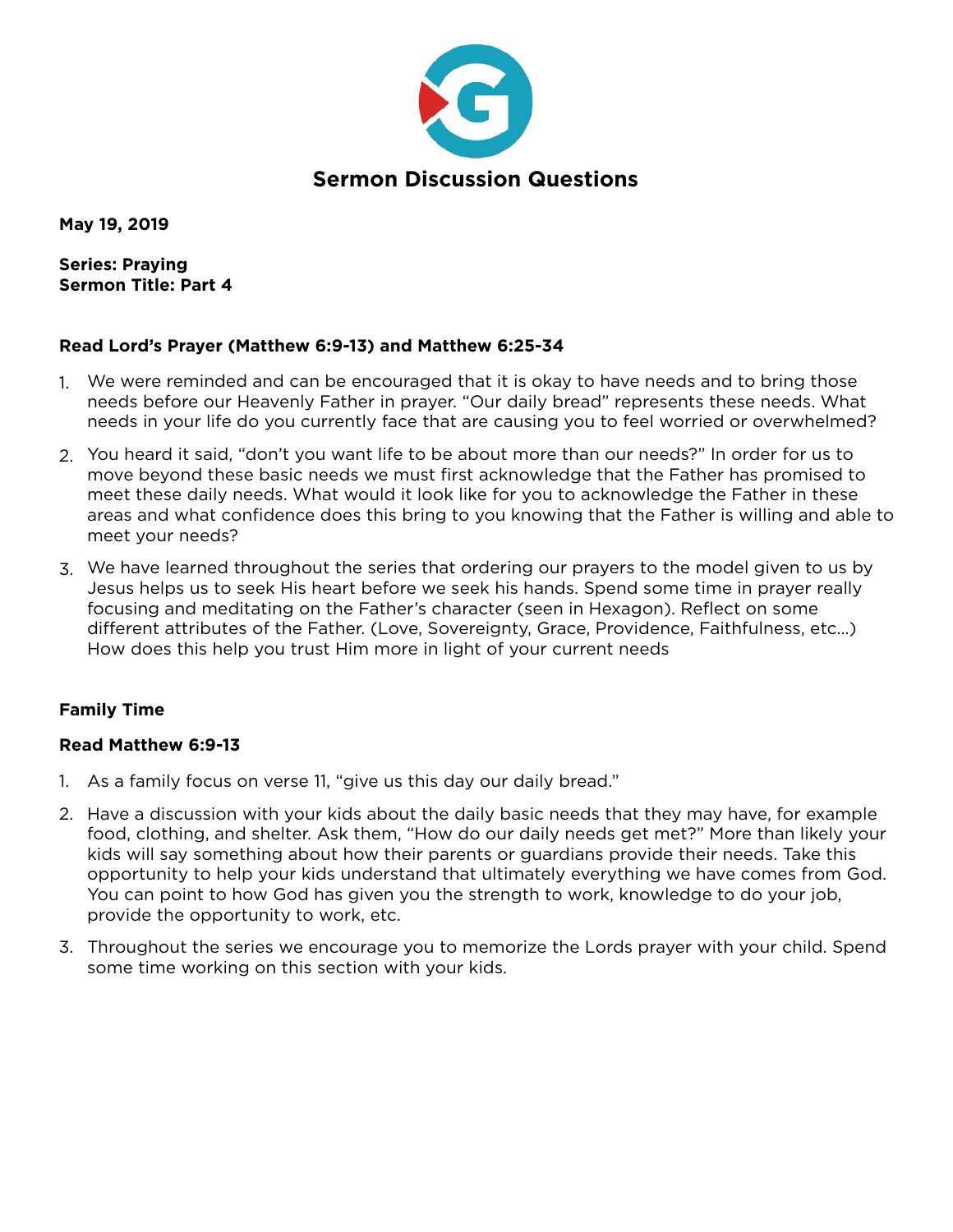

**May 12, 2019** 

**Series: Praying Sermon Title: Part 3** 

#### **Read Matthew 6:10**

As we learn to pray earnestly through this section of the prayer we grow to recognize:

- 1. Gods glorious reign (Hallowed be your name)
- 2. Long for Gods sovereign rule (Your kingdom come)
- 3. Surrender to His grander plan (Your will be done)

Let's spend time reflecting on these three truths.

Last week we were encouraged by the truth that we can approach God as our Father, but we are reminded in this prayer that our Father is a holy God that should be "hallowed" as such. Spend a few moments reflecting on the holiness of God, how can you grow to better recognize His holiness in your life?

How does this further encourage you to approach His holiness as your heavenly Father?

As Christ followers we long for our future inheritance in Gods kingdom, we know in His kingdom there will be no suffering, shame, sickness, etc. In this prayer we are encouraged to invite Gods kingdom into our mundane context. Is there an area in your life where you need "Gods kingdom to come" and make a difference? Be specific.

What are you longing for in His kingdom that you want to see happen right now? Take a few moments and ask God to reveal His kingdom in tangible ways in your life today.

In many ways Gods kingdom has come and we have the opportunity to embrace that as we surrender to His will. God in his sovereignty is accomplishing His will and invites us to surrender so that we can see His desired future become reality for us. What areas do you struggle to surrender to His will? If you see God as a good heavenly Father do you trust Him and his understanding of whats best for your life? Ask your heavenly Father to reveal His will and grant you the faith to surrender to His will.

## **Family Time**

#### **Read Matthew 6:9-15**

- 1. As a family focus in our As a family focus on verse 10, "Your kingdom come, Your will be done."
- 2. As parents you have desires and plans for your children and their future. I hope this message has encouraged you to pray for and with your children. Share with your kids that because you love them you have plans for them and certain things you would like to see them accomplish and become. Relate this to their heavenly father. Discuss how you're not a perfect parent but we have a perfect father in God and we can trust His plans for our lives
- 3. Throughout the series we encourage you to memorize the Lords prayer with your child. Spend some time working on this section with your kids.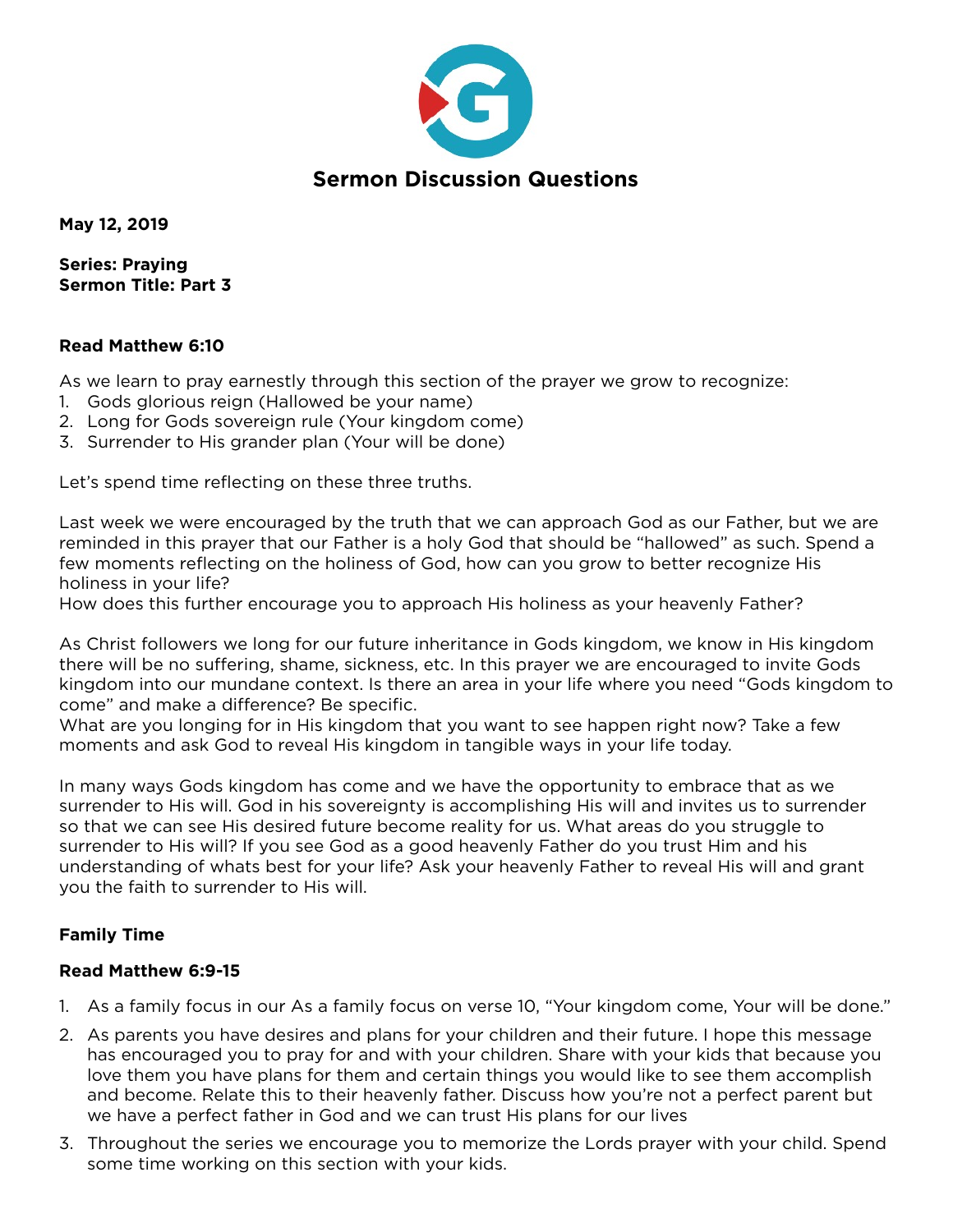

**May 5, 2019** 

**Series: Praying Sermon Title: Part 2** 

#### **Read Matthew 6:5-15**

- 1. The Lord's prayer can be familiar to us and we often brush over it without taking a second thought. We see that Jesus is teaching us how to pray, and He first highlights how God is our Father and also our King. How does the idea of God as your Father compare to that of your earthly father? Does this thought come with positive or negative feelings?
- 2. Shane reminded us that regardless of our earthly father we have a good Heavenly Father. Spend some time reflecting on what makes God a good Father.
- 3. As you pray this week focus more on the reminders we received; Be dependent, Come messy, Learn to be helpless. Which of these do you find most difficult to apply in your prayer life? How can God's grace help shape this in our life?

## **Family Time**

## **Read Matthew 6:9-15**

- 1. As a family focus in our "Our Father in heaven hallowed be Your name."
- 2. This phrase is saying that God is both a Father, but also is a Holy God that loves us.
- 3. Throughout the series we encourage you to memorize the Lords prayer with your child. This week focus on the first phrase.